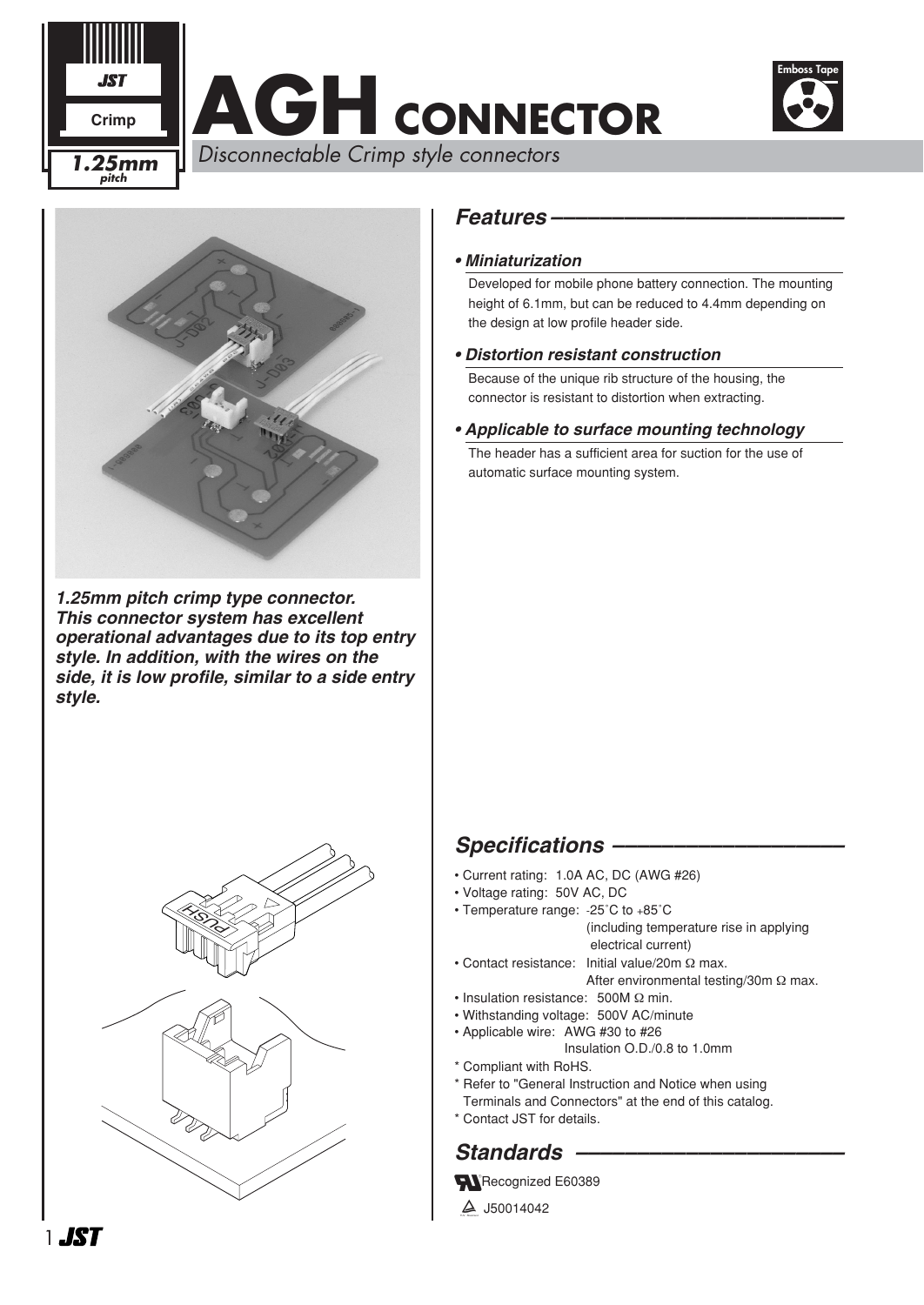# **AGH CONNECTOR**

#### *Contact –––––––––––––––––––––––––––––––––––––––––––––––––––––––––––––––––*



| Model No.                  | Applicable wire |          | Insulation O.D. |                |  |  |  |  |
|----------------------------|-----------------|----------|-----------------|----------------|--|--|--|--|
|                            | mm <sup>2</sup> | AWG#     | (mm)            | $Q'$ ty / reel |  |  |  |  |
| <b>SAGH-002GU-P0.3</b>     | 0.05 to 0.13    | 30 to 26 | $0.8$ to 1.0    | 20,000         |  |  |  |  |
| <b>Material and Finish</b> |                 |          |                 |                |  |  |  |  |

Phosphor bronze, nickel-undercoated, gold-plated

*RoHS compliance*

#### *Housing –––––––––––––––––––––––––––––––––––––––––––––––––––––––––––––––––*



#### *Shrouded header –––––––––––––––––––––––––––––––––––––––––––––––––––––––––*



#### **5.6mm type**

| סעותוווווייט.ט                                                                                                                                                                                                                      |                     |                |  |  |  |
|-------------------------------------------------------------------------------------------------------------------------------------------------------------------------------------------------------------------------------------|---------------------|----------------|--|--|--|
| <b>Circuits</b><br>Model No.                                                                                                                                                                                                        |                     | $Q'$ ty / reel |  |  |  |
| 3                                                                                                                                                                                                                                   | BM03B5.6-AGHS-GG-TF |                |  |  |  |
|                                                                                                                                                                                                                                     |                     |                |  |  |  |
| <b>Material and Finish</b>                                                                                                                                                                                                          |                     |                |  |  |  |
| Contact: Phosphor bronze, nickel-undercoated,<br>Mating part; gold-plated<br>Solder tail; tin-plated (reflow treatment)<br>Housing: PA 9T, UL94V-0, natural<br>Solder tab: Brass, copper-undercoated, tin-plated (reflow treatment) |                     |                |  |  |  |

*RoHS compliance This product displays (LF)(SN) on a label.*

#### **3.9mm type**

| <b>Circuits</b>                                                                                                                                            | Model No.           |  |  |  |
|------------------------------------------------------------------------------------------------------------------------------------------------------------|---------------------|--|--|--|
| 3                                                                                                                                                          | BM03B3.9-AGHS-GH-TF |  |  |  |
|                                                                                                                                                            |                     |  |  |  |
| <b>Material and Finish</b>                                                                                                                                 |                     |  |  |  |
| Contact: Phosphor bronze, nickel-undercoated,<br>Mating part; gold-plated $0.4 \mu m$<br>Solder tail; gold-plated flash<br>Housing: PA9T, UL94V-0, natural |                     |  |  |  |
| Solder tab: Brass, copper-undercoated, tin-plated(reflow treatment)                                                                                        |                     |  |  |  |

*RoHS compliance This product displays (LF)(SN) on a label.*